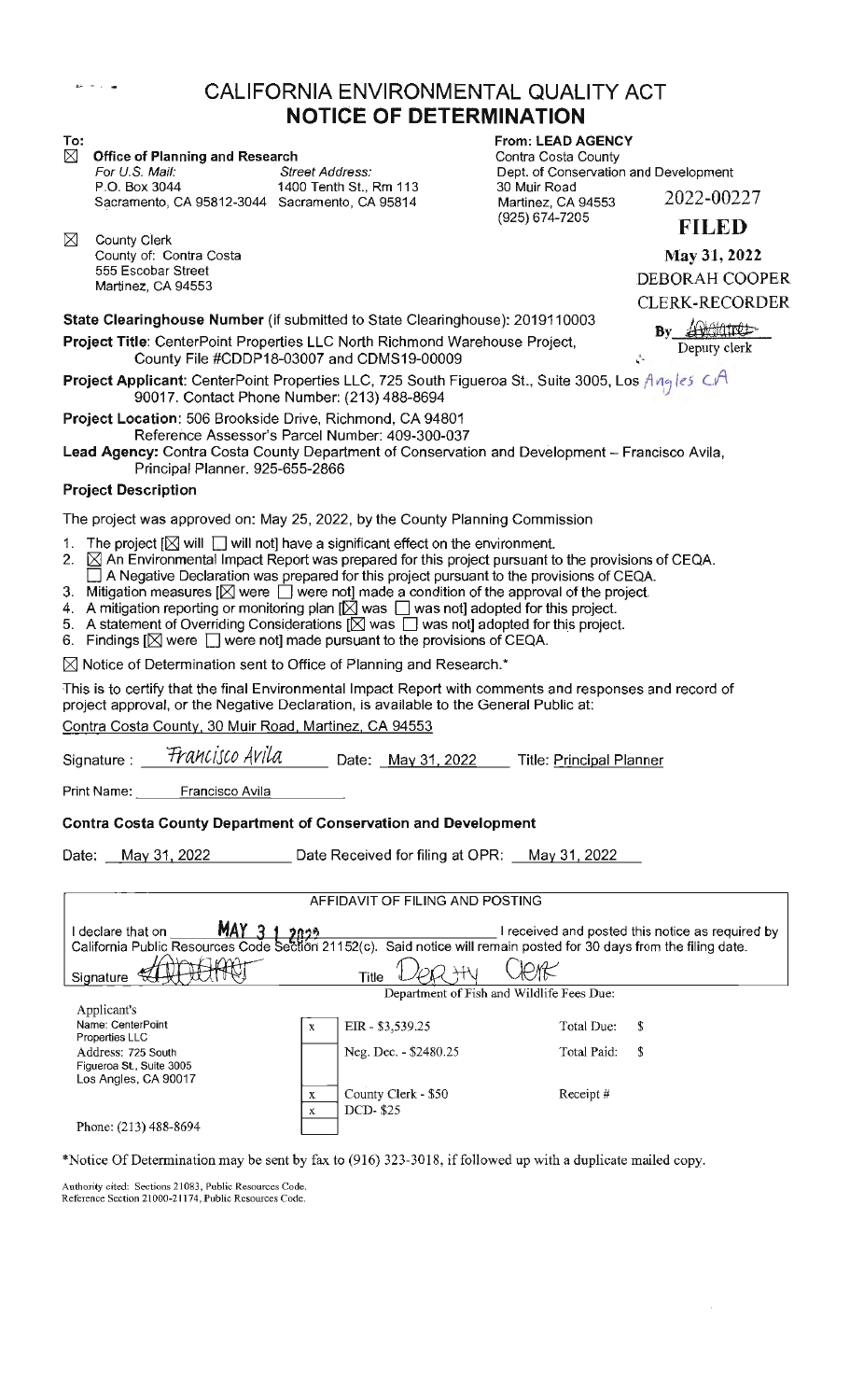|  | State of California - Department of Fish and Wildlife |  |
|--|-------------------------------------------------------|--|
|  |                                                       |  |

# **2022 ENVIRONMENTAL DOCUMENT FILING FEE 'CASH RECEIPT**

|  |  | DFW 753.5a (REV. 01/01/22) Previously DFG 753.5a |  |
|--|--|--------------------------------------------------|--|

| Print                  | <b>StartOver</b>                              |   | Finalize&Email                             |          |
|------------------------|-----------------------------------------------|---|--------------------------------------------|----------|
| <b>RECEIPT NUMBER:</b> |                                               |   |                                            |          |
| 07-05/31/2022-230      |                                               |   |                                            |          |
|                        |                                               |   | STATE CLEARINGHOUSE NUMBER (If applicable) |          |
| 2019110003             |                                               |   |                                            |          |
|                        | DATE                                          |   |                                            |          |
|                        | 05/31/2022                                    |   |                                            |          |
| DOCUMENT NUMBER        |                                               |   |                                            |          |
|                        | 2022-00227                                    |   |                                            |          |
|                        |                                               |   |                                            |          |
|                        |                                               |   |                                            |          |
|                        |                                               |   |                                            |          |
|                        | <b>PHONE NUMBER</b>                           |   |                                            |          |
|                        | $(213)$ 488-8694                              |   |                                            |          |
| <b>STATE</b>           | ZIP CODE                                      |   |                                            |          |
|                        |                                               |   |                                            |          |
|                        |                                               |   |                                            |          |
|                        | State Agency                                  |   | X Private Entity                           |          |
|                        |                                               |   |                                            |          |
|                        |                                               |   |                                            |          |
|                        | $$3,539.25$ $$$                               |   |                                            | 3,539.25 |
|                        |                                               |   | $$2,548.00$$ $$$                           |          |
|                        | $$1,203.25$ \$                                |   |                                            |          |
|                        |                                               |   |                                            |          |
|                        |                                               |   |                                            |          |
|                        |                                               |   |                                            |          |
|                        |                                               |   |                                            |          |
|                        |                                               |   |                                            |          |
|                        | $850.00 \frac{\text{S}}{\text{S}}$            |   |                                            |          |
|                        |                                               |   |                                            | 50.00    |
|                        |                                               |   |                                            |          |
|                        |                                               |   |                                            |          |
|                        |                                               |   |                                            |          |
|                        |                                               |   |                                            |          |
|                        |                                               |   |                                            |          |
|                        |                                               |   |                                            |          |
|                        |                                               |   |                                            |          |
| <b>TOTAL RECEIVED</b>  | \$<br>AGENCY OF FILING PRINTED NAME AND TITLE | 5 |                                            | 3,589.25 |